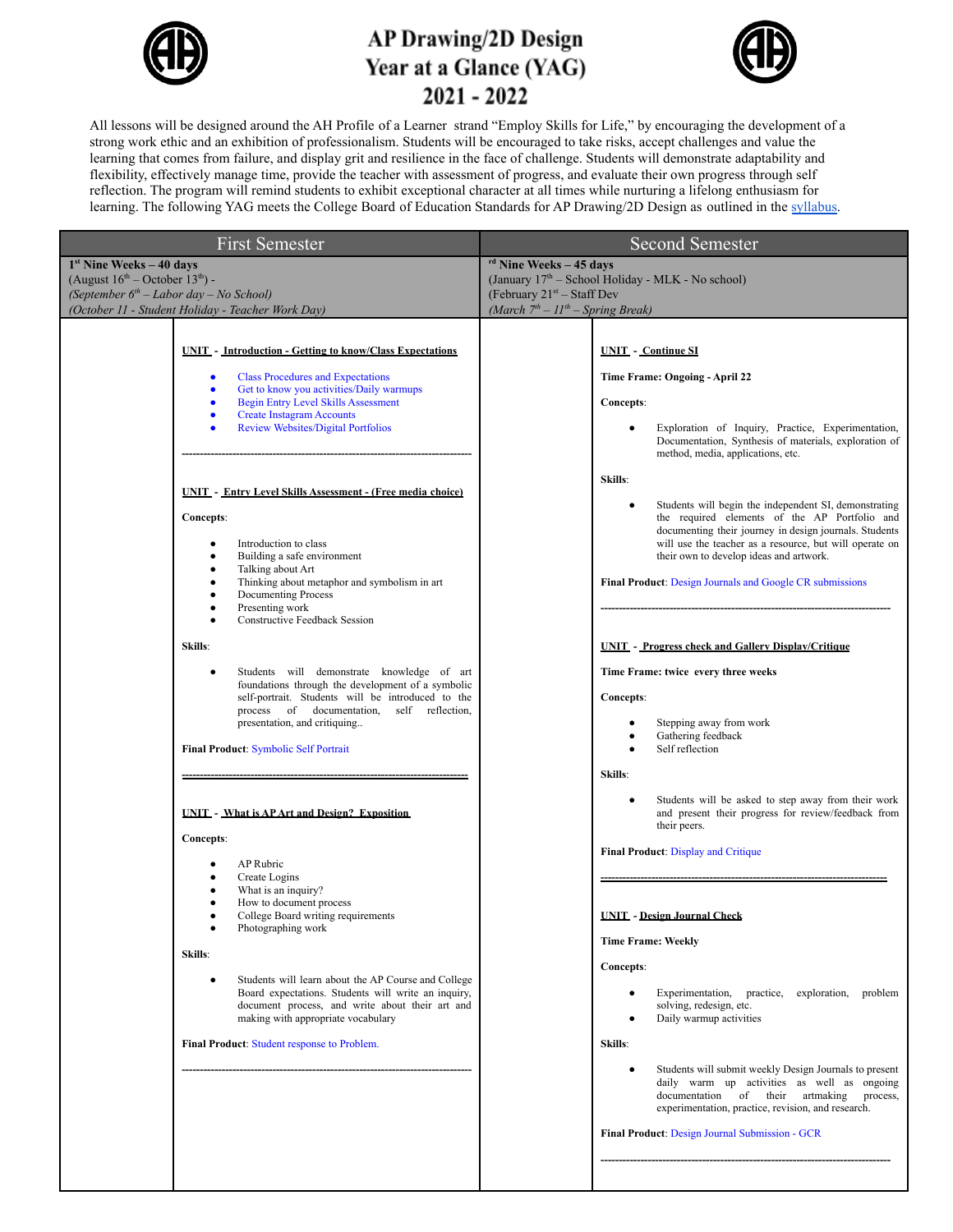

## **AP Drawing/2D Design** Year at a Glance (YAG)  $2021 - 2022$



#### **UNIT - Art Criticism & Copyright/Ethics**

#### **Concepts**:

- Public Speaking
- Expressing/defending one's thoughts opinions
- Vocabulary/Elements & Principles
- Constructive Feedback vs Criticism
- Copyright law Ethics in art production
- 

#### **Skills**:

Students will be able to effectively communicate about the works of self and others. Students will review copyright law and engage in activities meant to help students better understand how the law applies to AP Students.

**Final Product**: Written and Oral Critiques / Artist Statement and Defense

**--------------------------------------------------------------------------------**

#### **UNIT - Guided S.I. - Themes (choice)**

#### **Concepts**:

- Mind Mapping
- Selecting an Inquiry within a framework
- Researching information
- Ways to Document Progress Receiving Feedback
- Giving Feedback to others
- Editing, Reworking, Revising, Adjusting, Problem solving
- **Experimenting**
- Finishing work
- Effective written communication about art and process.

#### **Skills**:

Students will go through all of the steps of a Sustained Investigation within a controlled prompt to safely navigate College Board requirements with guidance, prompts and support from the teacher..

**--------------------------------------------------------------------------------**

**Final Product**: Final Presentation of S.I.

### **UNIT - AP Rubric - Scoring Work**

#### **Concepts**:

- AP Portfolio Scoring
- AP Portfolio Requirements

**Skills**:

Students will analyse example portfolios to play the role of "reader." Students will learn through example what typical exam scoring looks like, and understand all of the required elements needed to get that perfect score.

**Final Product**: Activity and revision of Mini S.I. submission

**--------------------------------------------------------------------------------**

#### **UNIT - Projects 4 - 8**

#### **Time Frame: 1 finished piece every 2 weeks**

**Concepts**:

- Work Completion
- Time Management
- Feedback **Assessment**
- Reflection

**Skills**:

● Students will submit finished work to be assessed, Identify the inquiry that guided the SI, and include images that document how he/she/they has shown evidence of practice, experimentation, and revision guided by the inquiry.

**Final Product**: Final piece submitted to GCR with self reflection, documentation, and written exposition.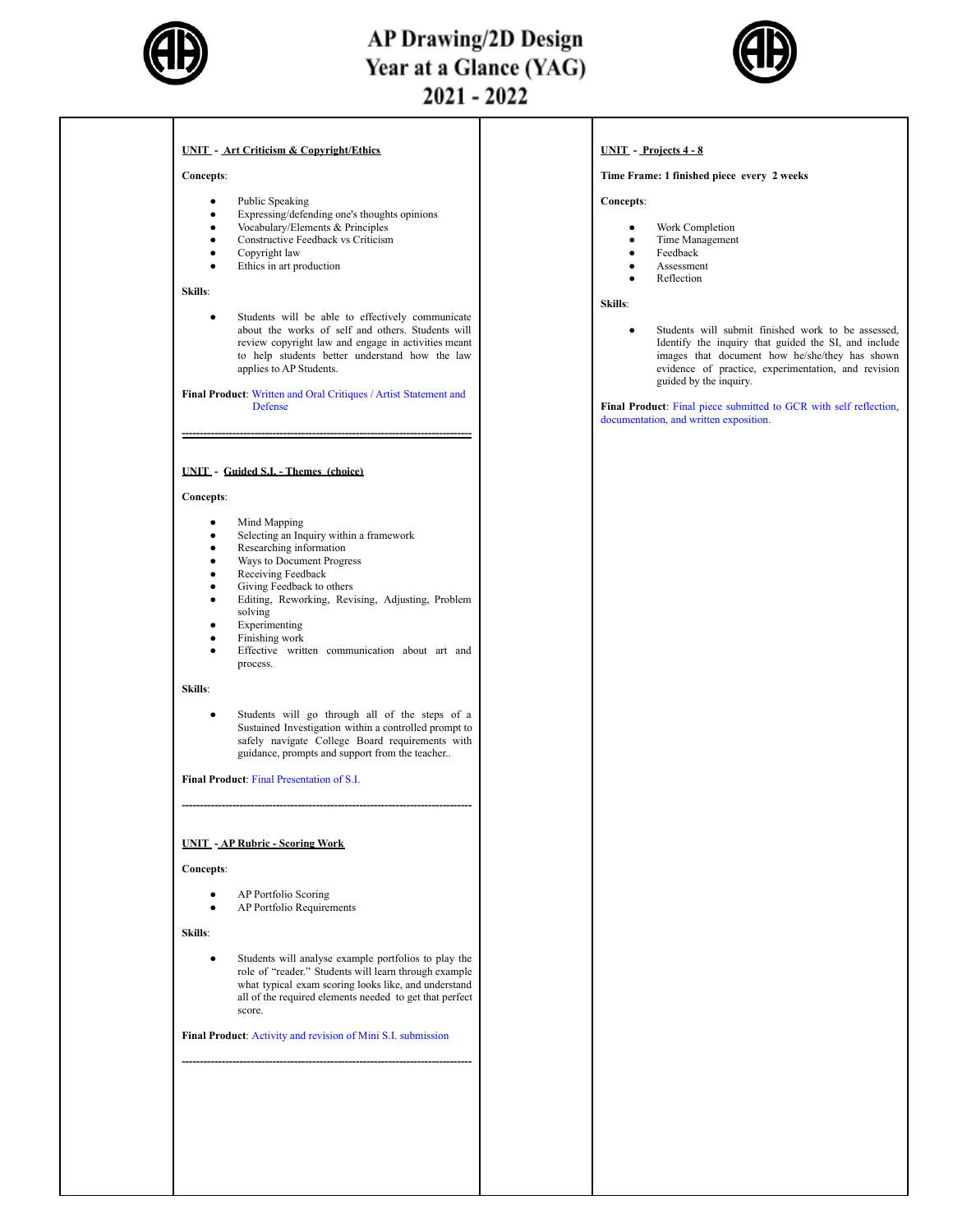

# AP Drawing/2D Design<br>Year at a Glance (YAG)<br>2021 - 2022



| <b>UNIT - AP Classroom Class Registration</b><br>Concepts:<br>Getting signed up in AP Classroom Online<br>$\bullet$<br>College Board Expectations<br>$\bullet$<br>Skills:<br>Students will sign in to AP Classroom and learn the<br>$\bullet$<br>format and expectations for submission for the AP<br>Portfolio, outlined by College Board. Students will<br>navigate the website and complete required elements<br>so they can properly submit the AP Exam Portfolio.<br><b>Final Product: Activity and Registration</b><br>$2nd$ Nine Weeks – 43 days<br>(November $22^{nd} - 26^{th} -$ Thanksgiving Break)                                                                                                                                                                                                                                                                                                                                                                                                                                                          | 4 <sup>th</sup> Nine Weeks - 45 days<br>(March $14^{th}$ – May $25^{th}$ )                                                                                                                                                                                                                                                                                                                                                                                                                                                                                                                                                                                                                                                                                                                                                                                                                                                                                             |
|-------------------------------------------------------------------------------------------------------------------------------------------------------------------------------------------------------------------------------------------------------------------------------------------------------------------------------------------------------------------------------------------------------------------------------------------------------------------------------------------------------------------------------------------------------------------------------------------------------------------------------------------------------------------------------------------------------------------------------------------------------------------------------------------------------------------------------------------------------------------------------------------------------------------------------------------------------------------------------------------------------------------------------------------------------------------------|------------------------------------------------------------------------------------------------------------------------------------------------------------------------------------------------------------------------------------------------------------------------------------------------------------------------------------------------------------------------------------------------------------------------------------------------------------------------------------------------------------------------------------------------------------------------------------------------------------------------------------------------------------------------------------------------------------------------------------------------------------------------------------------------------------------------------------------------------------------------------------------------------------------------------------------------------------------------|
| (December $20^{th}$ - January $31^{st}$ - Holiday Break)                                                                                                                                                                                                                                                                                                                                                                                                                                                                                                                                                                                                                                                                                                                                                                                                                                                                                                                                                                                                                | (April $8^{th}$ – Battle of Flowers – No School)<br>$(April 15th - Good Friday - No School)$<br>(May $26th - Staff Dev - No School$ )<br>(May $30^{th}$ – Memorial Day – No School)                                                                                                                                                                                                                                                                                                                                                                                                                                                                                                                                                                                                                                                                                                                                                                                    |
| <b>UNIT</b> - Identify S.I. - Inquiry Exploration<br>Time Frame: 1 week<br>Concepts:<br>Developing/Exploring inquiry questions<br>٠<br>Mind Mapping<br>$\bullet$<br>Documentation in Design Journal<br>$\bullet$<br>Deep dive exploration of topics to consider<br>$\bullet$<br>Skills:<br>Students will start exploring ideas for their extended<br>$\bullet$<br>Sustained Investigation for the College Board AP<br>Portfolio.<br><b>Final Product: SI Exploration Presentation</b><br><b>UNIT - S.I. Project Deep Dive</b><br>Time Frame: 1 week<br>Concepts:<br>Sketching/Planning for SI projects (10)<br>Materials, Tools, and Processes<br>$\bullet$<br>Research and development<br>$\bullet$<br>Skills:<br>Students will use their mind map to begin sketching<br>$\bullet$<br>out design plans for their Sustained Investigation.<br>Students will research, brainstorm/experiment with<br>applications and media, gather resources and<br>reference materials, and begin developing a plan for<br>their SI.<br><b>Final Product: SI Planning Presentation</b> | <b>UNIT</b> - Continue SI<br>Time Frame: Ongoing - April 22<br>Concepts:<br>Exploration of Inquiry, Practice, Experimentation,<br>Documentation, Synthesis of materials, exploration of<br>method, media, applications, etc.<br>Skills:<br>Students will continue the independent SI,<br>demonstrating the required elements of the AP<br>Portfolio and documenting their journey in design<br>journals. Students will use the teacher as a resource,<br>but will operate on their own to develop ideas and<br>artwork.<br><b>Final Product:</b> Design Journals and Google CR submissions<br><b>UNIT - Progress check and Gallery Display/Critique</b><br>Time Frame: twice every three weeks<br>Concepts:<br>Stepping away from work<br>Gathering feedback<br>Self reflection<br>Skills:<br>Students will be asked to step away from their work<br>and present their progress for review/feedback from<br>their peers.<br><b>Final Product: Display and Critique</b> |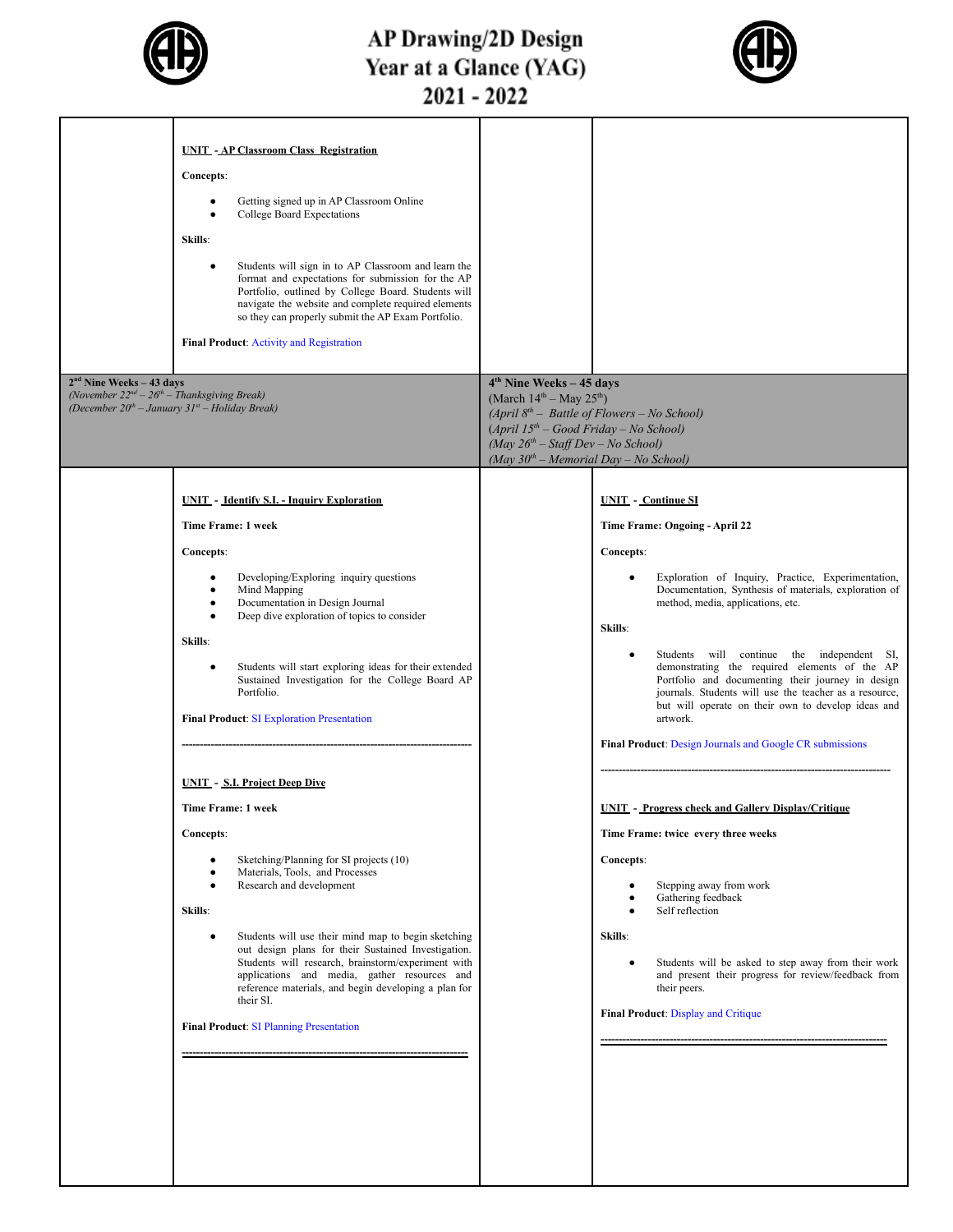

## **AP Drawing/2D Design** Year at a Glance (YAG)  $2021 - 2022$



#### **UNIT - SI Approval and Project Start**

#### **Time Frame: Ongoing - April 22**

#### **Concepts**:

● Exploration of Inquiry, Practice, Experimentation, Documentation, Synthesis of materials, exploration of method, media, applications, etc.

#### **Skills**:

Students will begin the independent SI, demonstrating the required elements of the AP Portfolio and documenting their journey in design journals. Students will use the teacher as a resource, but will operate on their own to develop ideas and artwork.

**Final Product**: Design Journals and Google CR submissions

**--------------------------------------------------------------------------------**

#### **UNIT - Progress check and Gallery Display/Critique**

#### **Time Frame: twice every three weeks**

#### **Concepts**:

- Stepping away from work
- **•** Gathering feedback
- Self reflection

#### **Skills**:

● Students will be asked to step away from their work and present their progress for review/feedback from their peers.

**-------------------------------------------------------------------------------**

#### **Final Product**: Display and Critique

#### **UNIT - Design Journal Check**

#### **Time Frame: Weekly**

#### **Concepts**:

- Experimentation, practice, exploration, problem solving, redesign, etc.
- Daily warmup activities

#### **Skills**:

Students will submit weekly Design Journals to present daily warm up activities as well as ongoing documentation of their artmaking process, experimentation, practice, revision, and research.

**--------------------------------------------------------------------------------**

**Final Product**: Design Journal Submission - GCR

#### **UNIT - Projects 1 - 3**

#### **Concepts**:

- Work Completion
- **Time Management**
- **Feedback**
- **Assessment**
- Reflection

#### **UNIT - Design Journal Check**

#### **Time Frame: Weekly**

**Concepts**:

- Experimentation, practice, exploration, problem solving, redesign, etc.
- Daily warmup activities

#### **Skills**:

Students will submit weekly Design Journals to present daily warm up activities as well as ongoing documentation of their artmaking process, experimentation, practice, revision, and research.

**--------------------------------------------------------------------------------**

**Final Product**: Design Journal Submission - GCR

#### **UNIT - Projects 9 - 10**

#### **Concepts**:

- Work Completion
- Time Management
- Feedback
- **Assessment**
- **Reflection**

#### **Skills**:

Students will submit finished work to be assessed, Identify the inquiry that guided the SI, and include images that document how he/she/they has shown evidence of practice, experimentation, and revision guided by the inquiry.

**Final Product**: Final piece submitted to GCR with self reflection, documentation, and written exposition.

**--------------------------------------------------------------------------------**

#### **UNIT - 1st Draft Portfolio Submission**

#### **Concepts**:

- Completion
- Understanding submission requirements
- Final Review and Teacher Feedback
- **Group Critique**
- Final Peer Feedback

#### **Skills**:

Students will submit a first draft of their portfolio for review by peers and the teacher to receive feedback prior to submission to the College Board.

**--------------------------------------------------------------------------------**

#### **UNIT - AP Portfolio Submission**

- Culmination of a year long SI
- Demonstrating learning
- Completion of College Board Expectations
- 
- 
- 
- 

**Final Product**: Submissions to GCR

**Concepts**:

- 
-